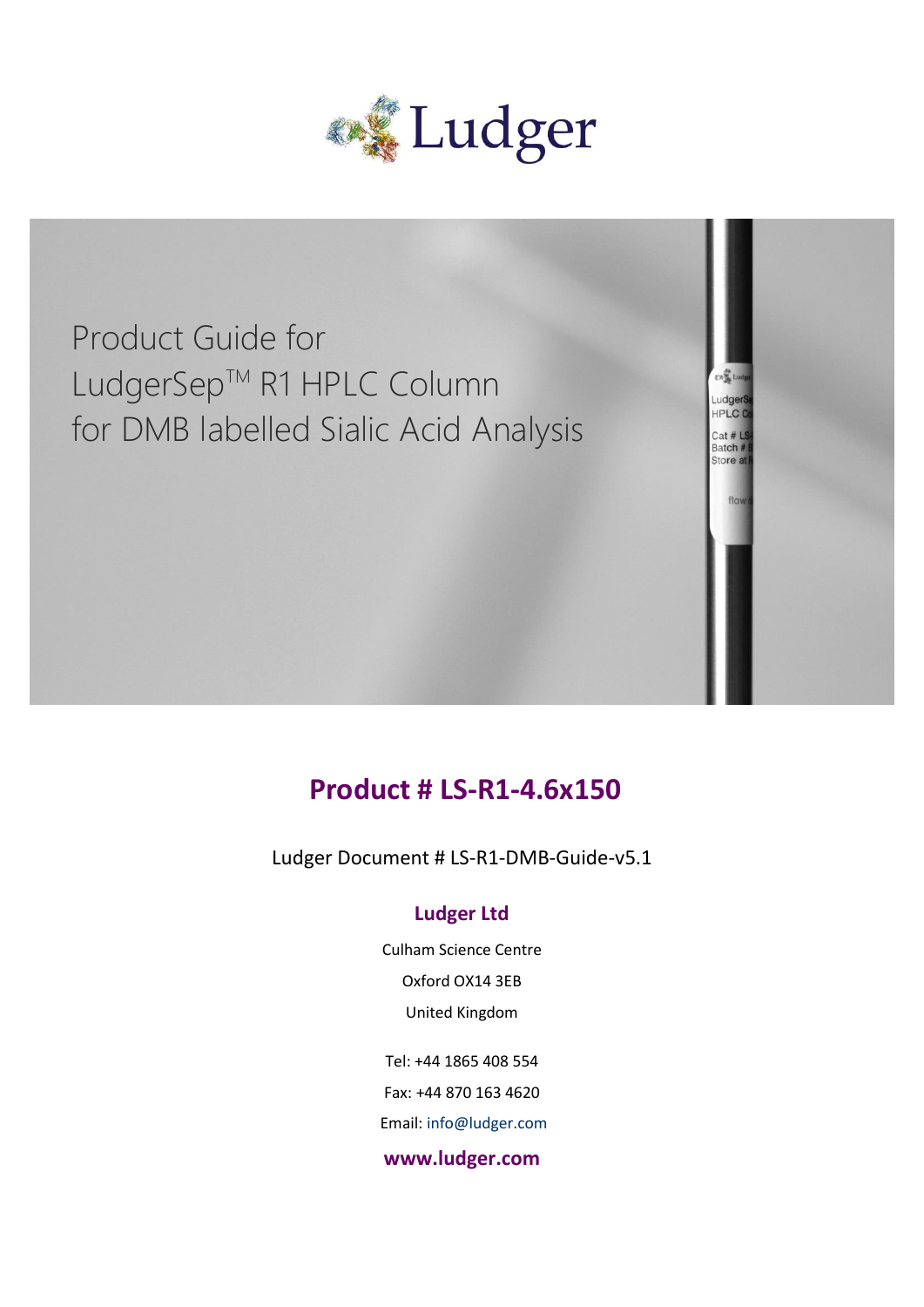<span id="page-1-0"></span>

### **Contents**

#### Page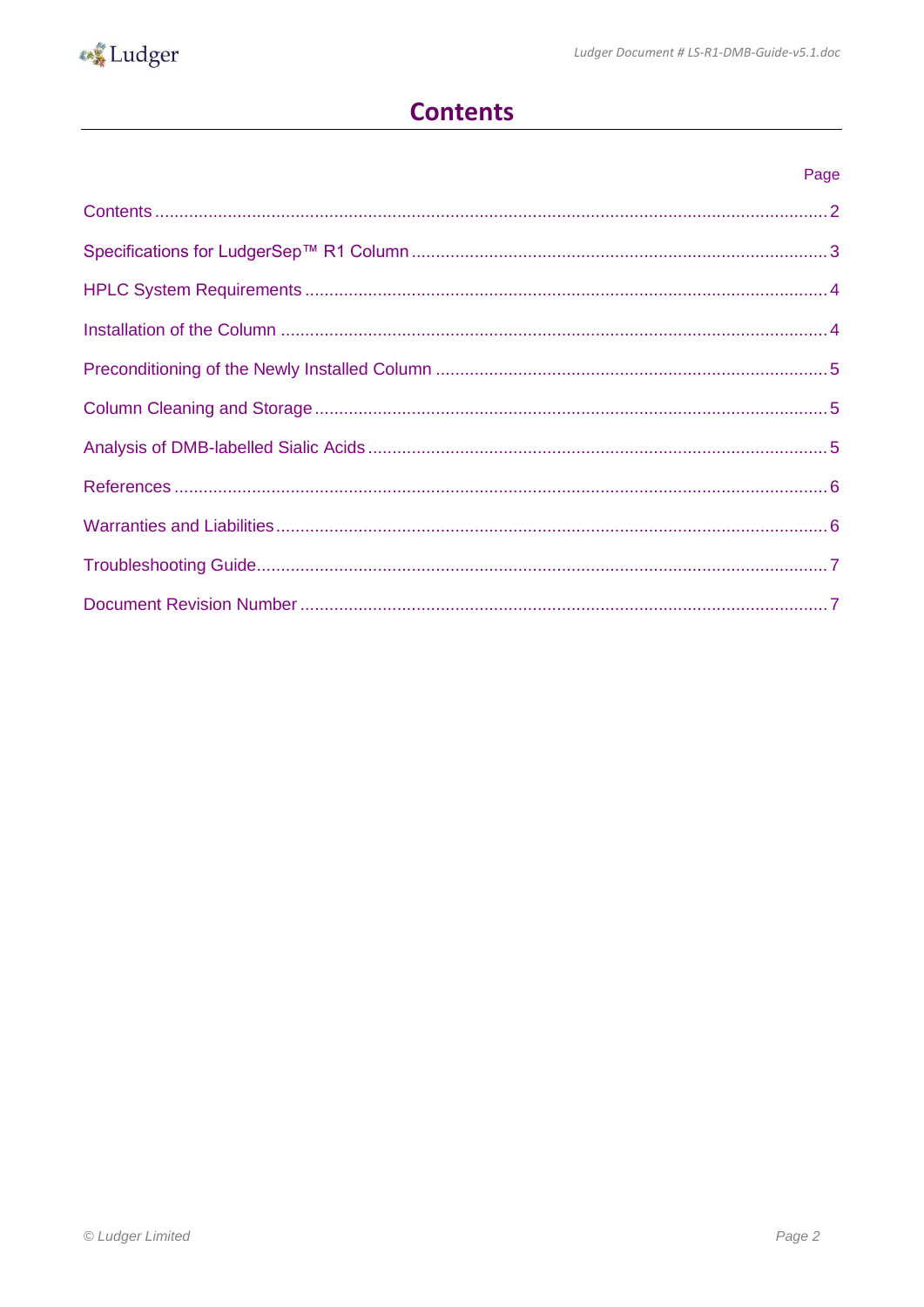## **o** Ludger

# <span id="page-2-0"></span>**Specifications for LudgerSep™ R1 Column**

| <b>Applications</b>      | Analysis of sialic acid variants labelled with DMB (1,2-diamino-4,5)<br>methylenedioxybenzene.2HCl)                                                                                                                                      |                                          |                                 |  |  |
|--------------------------|------------------------------------------------------------------------------------------------------------------------------------------------------------------------------------------------------------------------------------------|------------------------------------------|---------------------------------|--|--|
| <b>Description</b>       | The LudgerSep™ R1 HPLC column contains particles with an octadecylsilane coating<br>optimized for hydrophobic chromatography.                                                                                                            |                                          |                                 |  |  |
| <b>Particles</b>         | 3 µm silica derivatized with octadecylsiliane coating. 120 Angstrom pore size.                                                                                                                                                           |                                          |                                 |  |  |
| <b>Column Size</b>       | Cat #<br>LS-R1-4.6x150                                                                                                                                                                                                                   | <b>Diameter x Length</b><br>4.6 x 150 mm | <b>Column Volume</b><br>2.49 ml |  |  |
| <b>Column Tube</b>       | Stainless steel                                                                                                                                                                                                                          |                                          |                                 |  |  |
| <b>Flow Rates</b>        | Typical flow rates = $0.3$ to $2.0$ mL/min.                                                                                                                                                                                              |                                          |                                 |  |  |
| <b>Pressure</b>          | Pressure should not exceed 2000 psi.                                                                                                                                                                                                     |                                          |                                 |  |  |
| pH Range                 | $2 - 8$                                                                                                                                                                                                                                  |                                          |                                 |  |  |
| <b>Temperature</b>       | Typical operating temperature, 30°C, but increasing the temperature may improve<br>resolution for some samples.<br>Temperature range = $15$ to $50^{\circ}$ C.                                                                           |                                          |                                 |  |  |
| <b>Solvents</b>          | A typical solvent system for DMB labelled sialic acid analysis uses 7:9:84<br>methanol: acetonitrile: water as solvent A and acetonitrile as solvent B. Solvents should<br>be degassed.<br>Avoid strong oxidants and anionic detergents. |                                          |                                 |  |  |
| <b>Column Protection</b> | It is good practice to install a 0.2 um in-line filter in front of the column.                                                                                                                                                           |                                          |                                 |  |  |
| <b>Suitable Samples</b>  | DMB labelled sialic acids                                                                                                                                                                                                                |                                          |                                 |  |  |
| <b>Sample</b>            | Filter samples, if required, through a 0.2 um filter. Avoid exposure of DMB labelled<br>samples to light.                                                                                                                                |                                          |                                 |  |  |
| Preparation              | Dilute samples in water (see LT-KDMB-A1 guide).                                                                                                                                                                                          |                                          |                                 |  |  |
| <b>Sample Detection</b>  | Fluorescence: Excitation: 373 nm, Emission: 448 nm                                                                                                                                                                                       |                                          |                                 |  |  |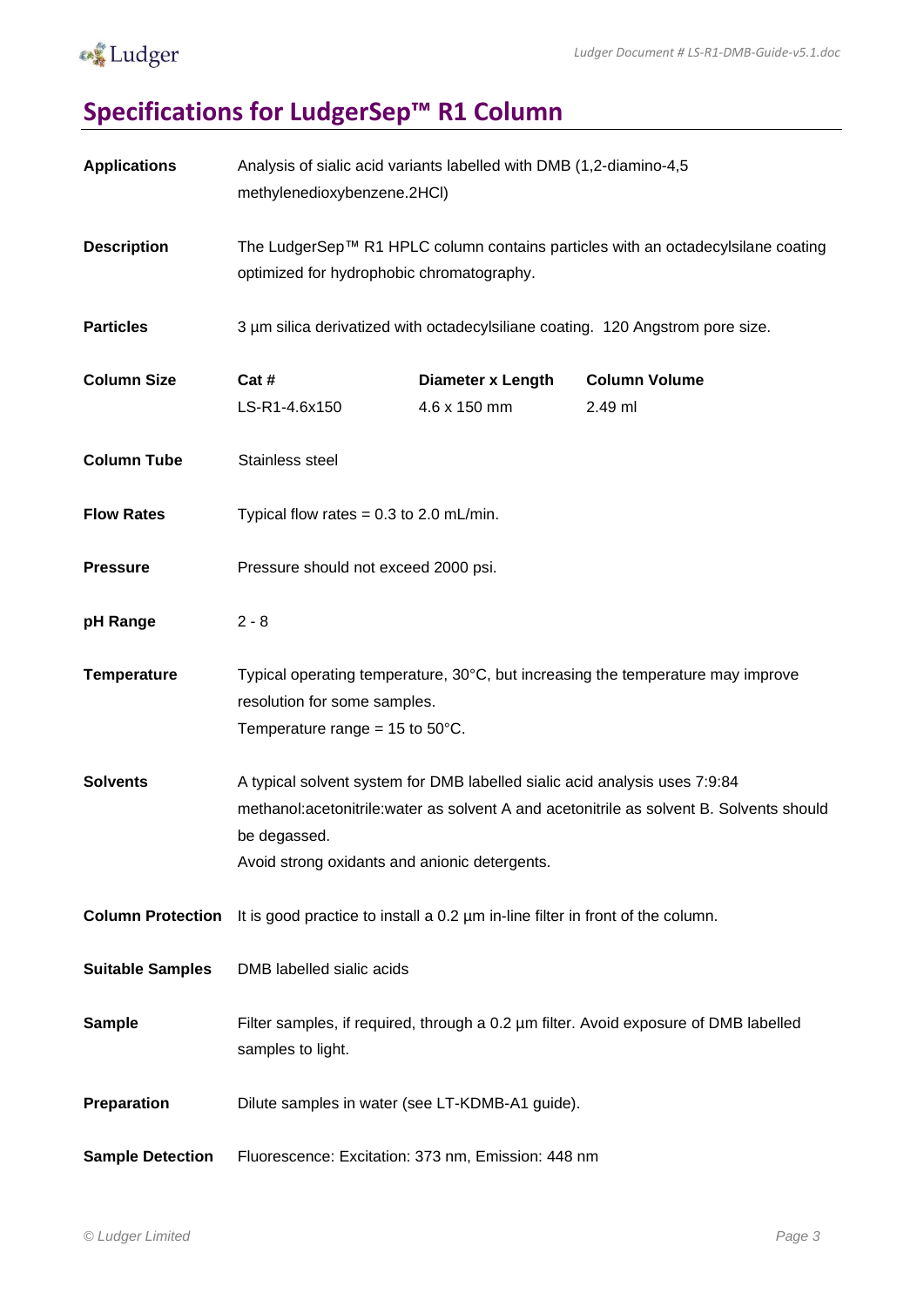



**Handling:** Ensure that any glass, plasticware or solvents used are free of glycosidases and environmental carbohydrates. Use powder-free gloves for all sample handling procedures and avoid contamination with environmental carbohydrate.

**Safety:** Please read the Safety Data Sheets (SDS's) for all chemicals used. All processes involving labelling reagents should be performed using appropriate personal safety protection - eyeglasses, chemically resistant gloves (e.g. nitrile), etc. and where appropriate in a laboratory fume cupboard

*For research use only. Not for human or drug use*

### <span id="page-3-0"></span>**HPLC System Requirements**

LudgerSep R1 columns can be used with any HPLC pumping system capable of delivering accurate gradients at a flow rate of 0.3 to 2.0 ml/min. In general, systems that mix solvents at high pressure (after the pump head) have lower dead volumes and supply more accurate gradients that are appropriate at the flow rate needed for LudgerSep columns. We recommend keeping sample injection volumes at or below 25 µL, ideally use full loop injection. Although an example chromatogram is shown in this guide, retention times will vary dependent on the HPLC system used.

## <span id="page-3-1"></span>**Installation of the Column**

During column installation we recommend that:

- You should connect the LudgerSep™ R1 column to your HPLC system using standard 1/16" OD tubing and Valco compatible fittings in either stainless steel or PEEK (polyetheretherketone). Handtight PEEK fittings and tubing (0.17 mm / 0.007" ID) are recommended for ease of connection and to minimise damage to the column threads. Flow direction is indicated by an arrow on the column label.
- Keep the lengths of tubing between the injector to column and column to detector as short as possible to minimise dispersion effects.
- Install a 0.2 µm in-line filter with minimal dead volume either immediately before the injector or between the injector and the head of the LudgerSep R1 column to prevent damage to the column by particles.
- Before analysing any samples, the newly installed column should be conditioned using the protocol described below.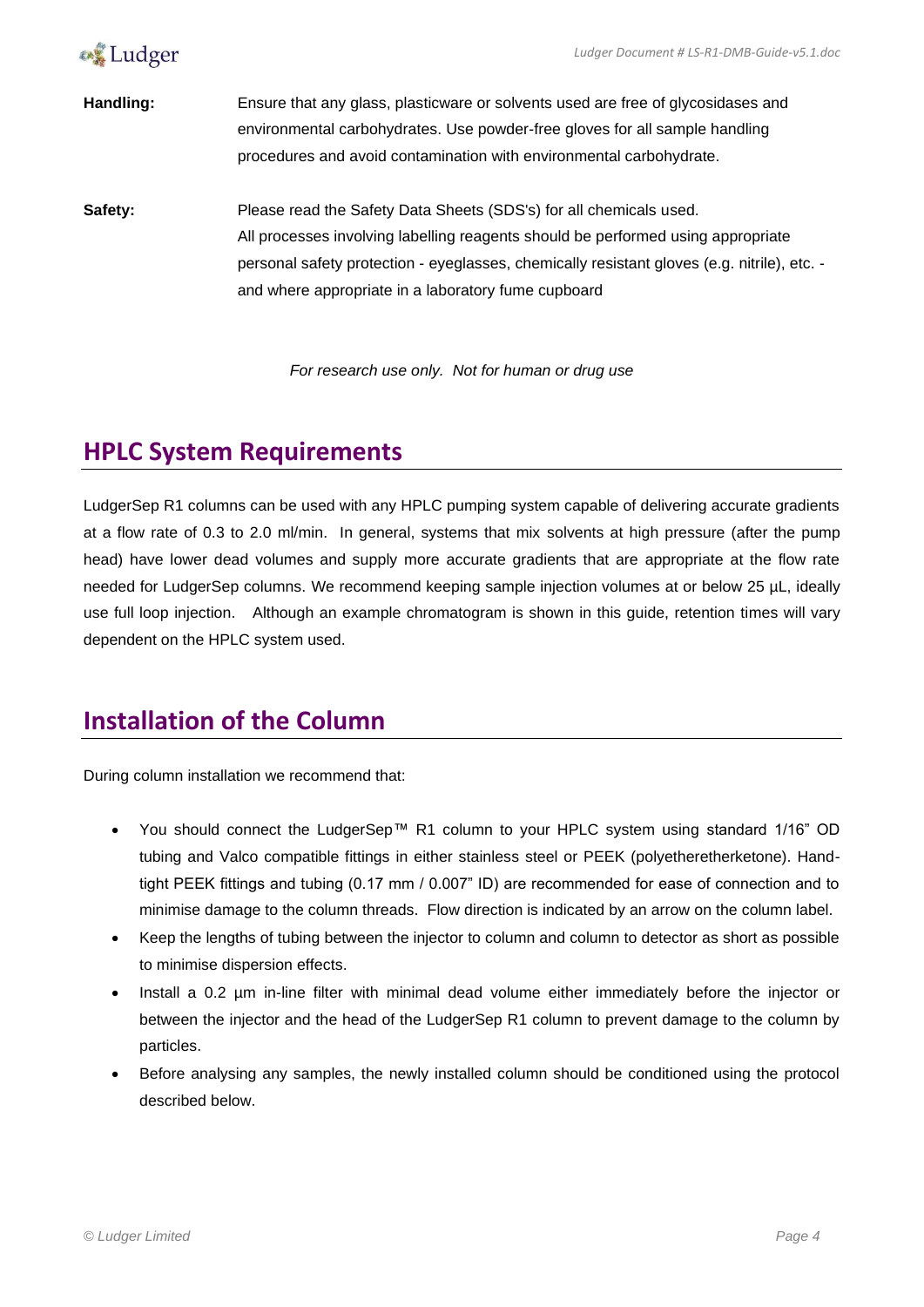#### **A** Ludger

### <span id="page-4-0"></span>**Preconditioning of the Newly Installed Column**

The following preconditioning step is recommended prior to use of the column:

For DMB labelled sialic acid analysis, flush the column at a flow rate of 0.5 ml/min with 7:9:84 methanol:acetonitrile:water.

### <span id="page-4-1"></span>**Column Cleaning and Storage**

After heavy use, the LudgerSep™ R1 column may become contaminated with strongly adsorbed sample constituents that will lead to a loss in column performance.

Peptide or other components in the sample may cause retention times to shift over a period of time. To keep the column in good condition we recommend cleaning with 10% 7:9:84 methanol:acetonitrile:water, 90% acetonitrile at the end of each run (see methods below). A more prolonged wash for 30 min may be required for heavy contamination.

The LudgerSep R1 column should be stored in a low aqueous solvent. We recommend acetonitrile (minimum 50%).

### <span id="page-4-2"></span>**Analysis of DMB-labelled Sialic Acids**

For release of sialic acids from glycoproteins and labelling with 1,2-diamino-4,5-methylenedioxybenzene.2HCl (DMB), please follow the guide provided with the LudgerTag™ DMB Sialic Acid Labelling Kit (Cat. No. LT-KDMB-A1).

Prepare the LC system. Ensure that the solvent lines are primed.

Solvent A = Acetonitrile:Methanol:Water 9:7:84 Solvent B= Acetonitrile Fluorescence: Excitation: 373 nm, Emission: 448 nm

Column temp = 30°C; Sample temp = 10°C.

| Time (min) | Flow mL/min | %A  | %B |
|------------|-------------|-----|----|
| 0          | 0.5         | 100 | 0  |
| 19         | 0.5         | 100 | 0  |
| 19.5       | 0.5         | 10  | 90 |
| 23.5       | 0.5         | 10  | 90 |
| 24         | 0.5         | 100 | 0  |
| 30         | 0.5         | 100 | 0  |

*Table 1. 30 minute running method for HPLC analysis using a LudgerSep-R1 column column (4.6 x 150 mm, 3 µm particles)* LS-R1-4.6x150.

*Injection volume = 25 µL.*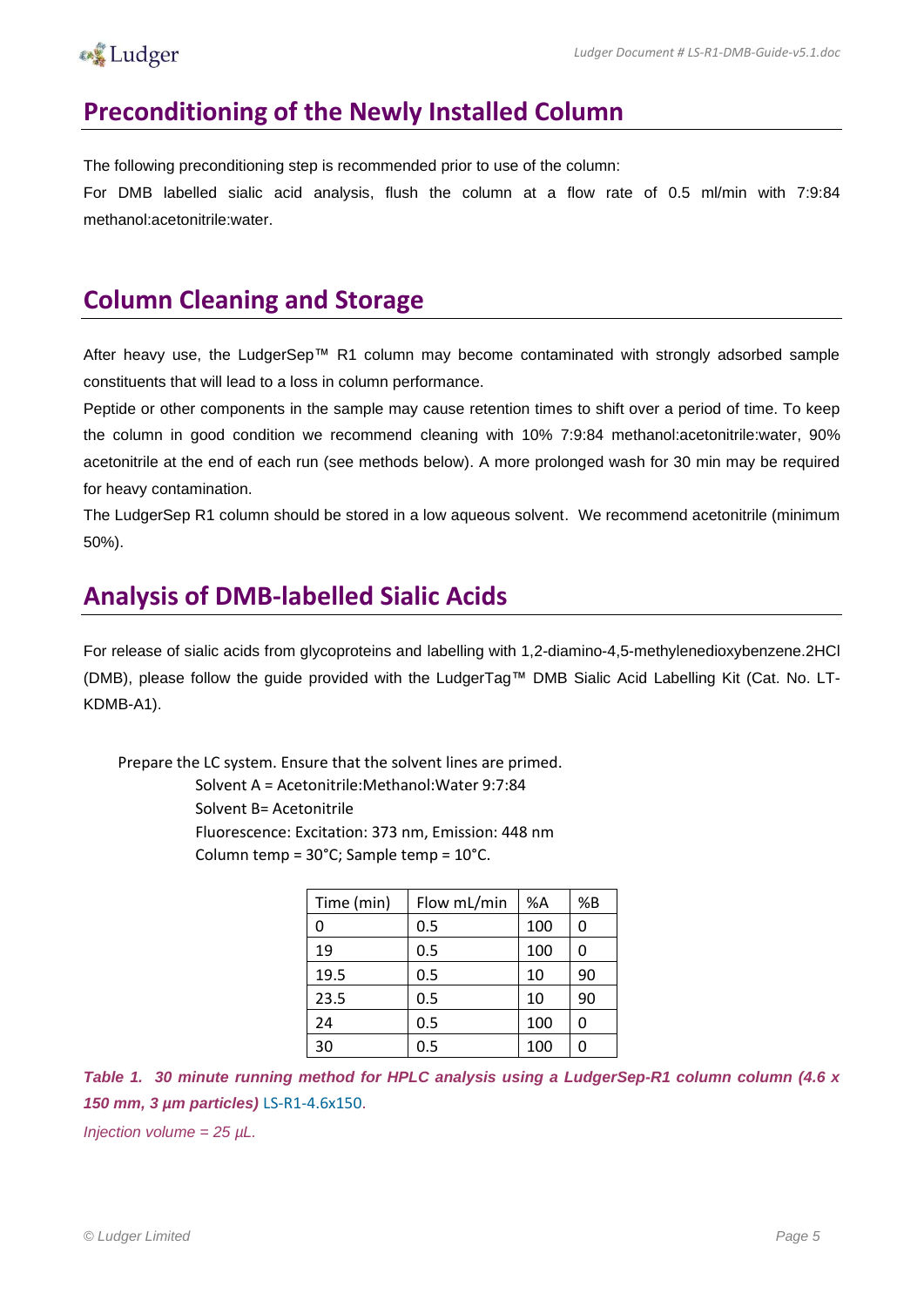

The DMB labelled sialic acid reference panel (a component of the DMB sialic acid labelling kit) is a good system suitability standard to run on the LudgerSep™ R1 column to ensure efficient performance of the column for DMB labelled sialic acid identification. An example DMB sialic acid reference panel chromatogram is shown (Figure 1).



*Figure 1: Chromatogram of DMB Labelled Sialic Acid Reference Panel (CM-SRP-01), run on the LudgerSep™ R1 HPLC column.*

*Peaks: 1 = Neu5Gc; 2 = Neu5Ac; 3 = Neu5,7Ac2; 4 = Neu5Gc,9Ac; 5 = Neu5,8Ac2; 6 = Neu5,9Ac2; 7 = Neu5,x,xAc<sup>3</sup> (where x is an unknown acetyl position); \* = Reagent*

*Note: This chromatogram is provided as an example only. Peak width, resolution and retention are dependent on the HPLC system setup in your laboratory.*

#### <span id="page-5-0"></span>**References**

- 1. Ludger Document: DMB-kit-Validation-Report-GP-0057-v1.0. Validation of the DMB kit with Ludger Standards.
- 2. Ludger Document: S-GP-0048-WG-50381-Report-v1.0. Determination of the effect of freezing of DMB Labelled Sialic Acids.

#### <span id="page-5-1"></span>**Warranties and Liabilities**

Ludger warrants that the above product conforms to the attached analytical documents. Should the product fail for reasons other than through misuse Ludger will, at its option, replace free of charge or refund the purchase price. This warranty is exclusive and Ludger makes no other warrants, expressed or implied, including any implied conditions or warranties of merchantability or fitness for any particular purpose. Ludger shall not be liable for any incidental, consequential or contingent damages.

This product is intended for *in vitro* research only.